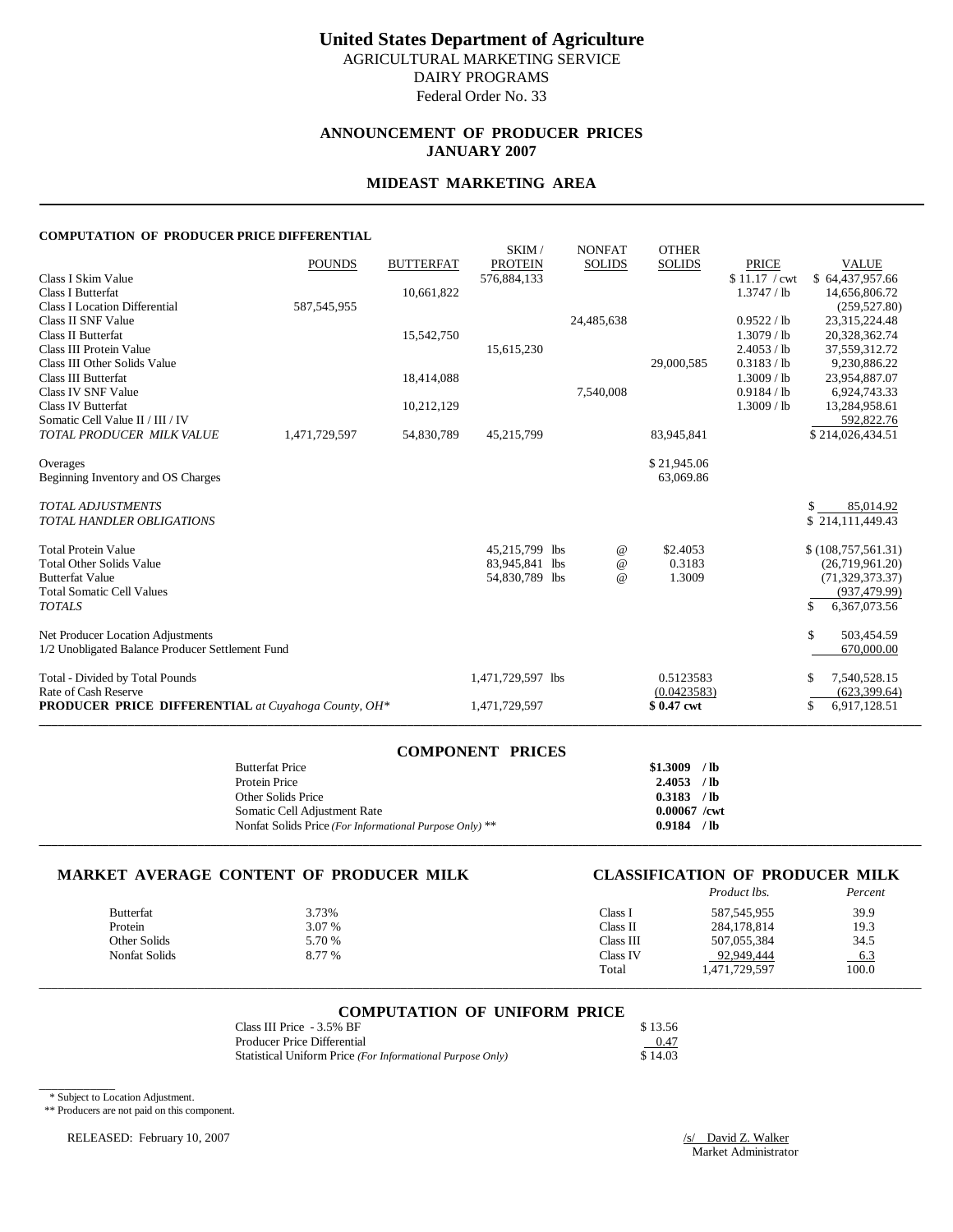# **ANNOUNCEMENT OF PRODUCER PRICES FEBRUARY 2007**

# **MIDEAST MARKETING AREA**

#### **COMPUTATION OF PRODUCER PRICE DIFFERENTIAL**

|                                                            |               |                  | SKIM/             | <b>NONFAT</b> | <b>OTHER</b>  |               |                       |
|------------------------------------------------------------|---------------|------------------|-------------------|---------------|---------------|---------------|-----------------------|
|                                                            | <b>POUNDS</b> | <b>BUTTERFAT</b> | <b>PROTEIN</b>    | <b>SOLIDS</b> | <b>SOLIDS</b> | <b>PRICE</b>  | <b>VALUE</b>          |
| Class I Skim Value                                         |               |                  | 521,032,797       |               |               | \$11.19 / cwt | \$58,303,569.98       |
| <b>Class I Butterfat</b>                                   |               | 9,682,834        |                   |               |               | 1.3106 / lb   | 12,690,322.24         |
| <b>Class I Location Differential</b>                       | 530,715,631   |                  |                   |               |               |               | (236,882.07)          |
| Class II SNF Value                                         |               |                  |                   | 21,157,128    |               | 0.9744 / lb   | 20,615,505.56         |
| Class II Butterfat                                         |               | 13,928,647       |                   |               |               | 1.3182 / lb   | 18,360,742.48         |
| Class III Protein Value                                    |               |                  | 12,890,998        |               |               | 2.4125 / lb   | 31,099,532.71         |
| Class III Other Solids Value                               |               |                  |                   |               | 23,673,143    | 0.4170 / lb   | 9,871,700.65          |
| Class III Butterfat                                        |               | 15,394,501       |                   |               |               | 1.3112 / lb   | 20,185,269.72         |
| Class IV SNF Value                                         |               |                  |                   | 7,139,821     |               | 0.9356 / lb   | 6,680,016.53          |
| <b>Class IV Butterfat</b>                                  |               | 9,268,690        |                   |               |               | 1.3112 / lb   | 12,153,106.34         |
| Somatic Cell Value II / III / IV                           |               |                  |                   |               |               |               | 434,916.46            |
| TOTAL PRODUCER MILK VALUE                                  | 1,277,289,156 | 48,274,672       | 39,687,155        |               | 72,855,219    |               | \$190,157,800.60      |
| Overages                                                   |               |                  |                   |               | \$134,095.51  |               |                       |
| Beginning Inventory and OS Charges                         |               |                  |                   |               | 38,519.91     |               |                       |
|                                                            |               |                  |                   |               |               |               |                       |
| <b>TOTAL ADJUSTMENTS</b>                                   |               |                  |                   |               |               |               | \$<br>172,615.42      |
| <b>TOTAL HANDLER OBLIGATIONS</b>                           |               |                  |                   |               |               |               | \$190,330,416.02      |
| <b>Total Protein Value</b>                                 |               |                  | 39,687,155 lbs    | @             | \$2.4125      |               | \$<br>(95,745,261.51) |
| <b>Total Other Solids Value</b>                            |               |                  | 72,855,219 lbs    | $\omega$      | 0.4170        |               | (30, 380, 626.32)     |
| <b>Butterfat Value</b>                                     |               |                  | 48,274,672 lbs    | $\omega$      | 1.3112        |               | (63, 297, 749.96)     |
| <b>Total Somatic Cell Values</b>                           |               |                  |                   |               |               |               | (715, 942.54)         |
| <b>TOTALS</b>                                              |               |                  |                   |               |               |               | \$<br>190,835.69      |
| Net Producer Location Adjustments                          |               |                  |                   |               |               |               | \$<br>329,664.59      |
| 1/2 Unobligated Balance Producer Settlement Fund           |               |                  |                   |               |               |               | 651,000.00            |
|                                                            |               |                  |                   |               |               |               |                       |
| Total - Divided by Total Pounds                            |               |                  | 1,277,289,156 lbs |               | 0.0917177     |               | 1,171,500.28<br>S     |
| Rate of Cash Reserve                                       |               |                  |                   |               | (0.0417177)   |               | (532, 855.66)         |
| <b>PRODUCER PRICE DIFFERENTIAL</b> at Cuyahoga County, OH* |               |                  | 1,277,289,156     |               | \$0.05 cwt    |               | 638,644.62<br>\$      |
|                                                            |               |                  |                   |               |               |               |                       |

| <b>COMPONENT PRICES</b>                                 |                |
|---------------------------------------------------------|----------------|
| <b>Butterfat Price</b>                                  | $$1.3112$ /lb  |
| Protein Price                                           | $2.4125$ /lb   |
| Other Solids Price                                      | $0.4170$ /lb   |
| Somatic Cell Adjustment Rate                            | $0.00067$ /cwt |
| Nonfat Solids Price (For Informational Purpose Only) ** | $0.9356$ /lb   |
|                                                         |                |

#### **MARKET AVERAGE CONTENT OF PRODUCER MILK CLASSIFICATION OF PRODUCER MILK**

# *Product lbs. Percent*

| <b>Butterfat</b> | 3.78%  | Class l   | 530,715,631   | 41.6  |
|------------------|--------|-----------|---------------|-------|
| Protein          | 3.11 % | Class II  | 244,933,428   | 19.2  |
| Other Solids     | 5.70 % | Class III | 414,339,142   | 32.4  |
| Nonfat Solids    | 8.81 % | Class IV  | 87.300.955    | 6.8   |
|                  |        | Total     | 1,277,289,156 | 100.0 |

# \_\_\_\_\_\_\_\_\_\_\_\_\_\_\_\_\_\_\_\_\_\_\_\_\_\_\_\_\_\_\_\_\_\_\_\_\_\_\_\_\_\_\_\_\_\_\_\_\_\_\_\_\_\_\_\_\_\_\_\_\_\_\_\_\_\_\_\_\_\_\_\_\_\_\_\_\_\_\_\_\_\_\_\_\_\_\_\_\_\_\_\_\_\_\_\_\_\_\_\_\_\_\_\_\_\_\_\_\_\_\_\_\_\_\_\_\_\_\_\_\_\_\_\_\_\_\_\_\_\_\_\_\_\_\_\_\_\_\_ **COMPUTATION OF UNIFORM PRICE**

| Class III Price - 3.5% BF                                  | \$14.18 |
|------------------------------------------------------------|---------|
| Producer Price Differential                                | 0.05    |
| Statistical Uniform Price (For Informational Purpose Only) | \$14.23 |

\* Subject to Location Adjustment.

\_\_\_\_\_\_\_\_\_\_\_\_

\*\* Producers are not paid on this component.

RELEASED: March 10, 2007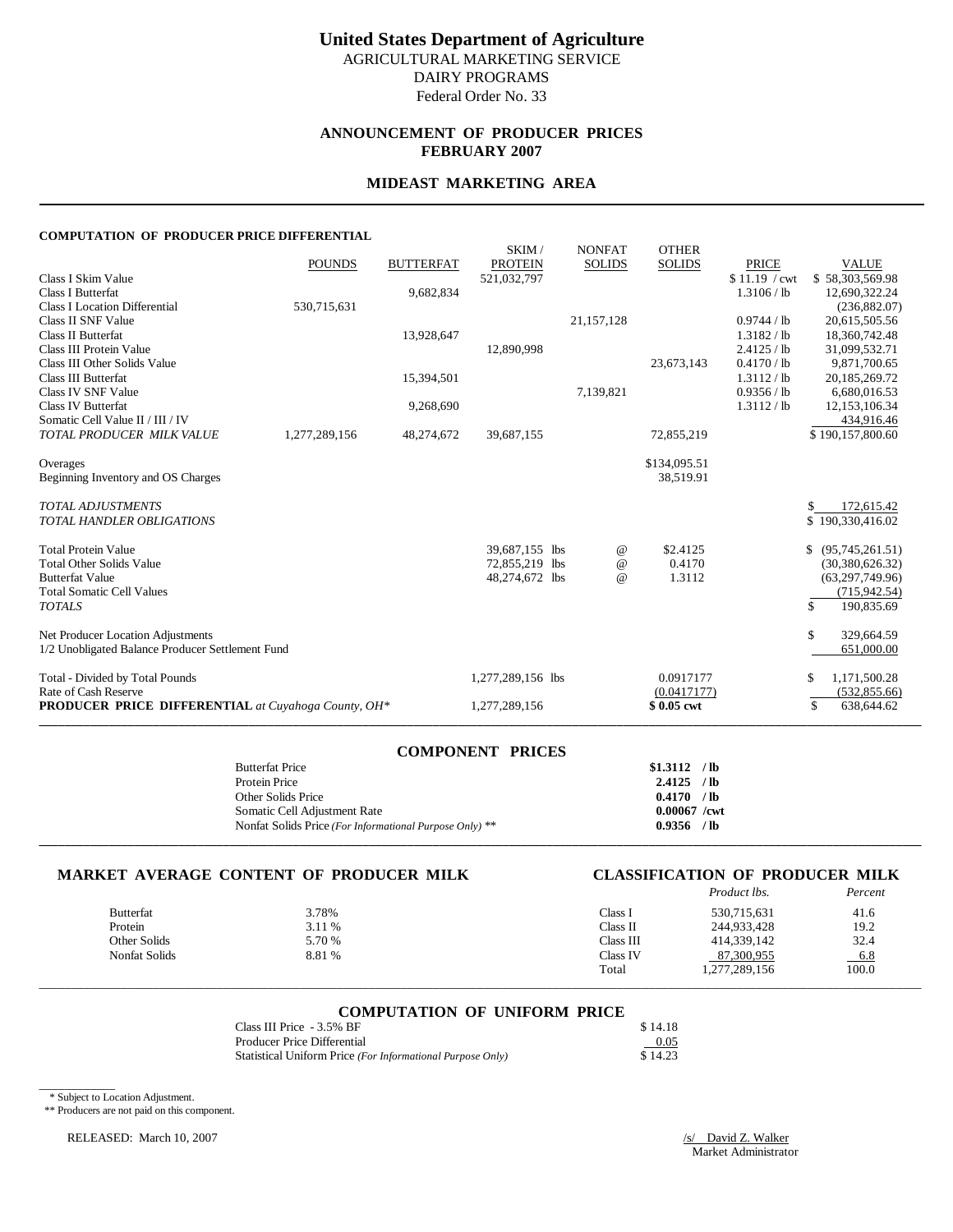# **United States Department of Agriculture**

AGRICULTURAL MARKETING SERVICE DAIRY PROGRAMS

Federal Order No. 33

### **ANNOUNCEMENT OF PRODUCER PRICES MARCH 2007**

#### **MIDEAST MARKETING AREA**

#### **COMPUTATION OF PRODUCER PRICE DIFFERENTIAL**

| COMI OTATION OF TRODUCERTRICE DIFFERENTIAL                 |               |                  |                         |                                |                               |               |                             |
|------------------------------------------------------------|---------------|------------------|-------------------------|--------------------------------|-------------------------------|---------------|-----------------------------|
|                                                            | <b>POUNDS</b> | <b>BUTTERFAT</b> | SKIM/<br><b>PROTEIN</b> | <b>NONFAT</b><br><b>SOLIDS</b> | <b>OTHER</b><br><b>SOLIDS</b> | <b>PRICE</b>  | <b>VALUE</b>                |
| Class I Skim Value                                         |               |                  | 576,230,451             |                                |                               | \$12.00 / cwt | \$69,147,654.12             |
| <b>Class I Butterfat</b>                                   |               | 10,578,562       |                         |                                |                               | 1.3335 / lb   | 14, 106, 512. 44            |
| <b>Class I Location Differential</b>                       | 586,809,013   |                  |                         |                                |                               |               | (261, 560.21)               |
| Class II SNF Value                                         |               |                  |                         | 25,598,524                     |                               | 1.0078 / lb   | 25,798,192.56               |
| <b>Class II Butterfat</b>                                  |               | 16,813,199       |                         |                                |                               | 1.3839 / lb   | 23,267,786.06               |
| Class III Protein Value                                    |               |                  | 14,122,846              |                                |                               | 2.4329 / lb   | 34,359,472.01               |
| Class III Other Solids Value                               |               |                  |                         |                                | 26,330,387                    | 0.5257 / lb   | 13,841,884.45               |
| <b>Class III Butterfat</b>                                 |               | 17,400,904       |                         |                                |                               | $1.3769$ / lb | 23,959,304.70               |
| Class IV SNF Value                                         |               |                  |                         | 7,087,231                      |                               | $1.0229$ / lb | 7,249,528.59                |
| Class IV Butterfat                                         |               | 8,423,376        |                         |                                |                               | $1.3769$ / lb | 11,598,146.41               |
| Somatic Cell Value II / III / IV                           |               |                  |                         |                                |                               |               | 458,823.77                  |
| TOTAL PRODUCER MILK VALUE                                  | 1,432,421,503 | 53,216,041       | 43,810,335              |                                | 81,741,205                    |               | \$223,525,744.90            |
| Overages                                                   |               |                  |                         |                                | \$59,138.90                   |               |                             |
| Beginning Inventory and OS Charges                         |               |                  |                         |                                | 113,688.21                    |               |                             |
| <b>TOTAL ADJUSTMENTS</b>                                   |               |                  |                         |                                |                               |               | 172,827.11                  |
| <b>TOTAL HANDLER OBLIGATIONS</b>                           |               |                  |                         |                                |                               |               | \$223,698,572.01            |
| <b>Total Protein Value</b>                                 |               |                  | 43,810,335 lbs          | $^{\copyright}$                | \$2.4329                      |               | \$(106, 586, 164.07)        |
| <b>Total Other Solids Value</b>                            |               |                  | 81,741,205 lbs          | $\omega$                       | 0.5257                        |               | (42, 971, 351.50)           |
| <b>Butterfat Value</b>                                     |               |                  | 53,216,041 lbs          | $\omega$                       | 1.3769                        |               | (73, 273, 166.84)           |
| <b>Total Somatic Cell Values</b>                           |               |                  |                         |                                |                               |               | (743, 643.88)               |
| <b>TOTALS</b>                                              |               |                  |                         |                                |                               |               | \$<br>124,245.72            |
| Net Producer Location Adjustments                          |               |                  |                         |                                |                               |               | \$<br>362,320.01            |
| 1/2 Unobligated Balance Producer Settlement Fund           |               |                  |                         |                                |                               |               | 605,000.00                  |
| Total - Divided by Total Pounds                            |               |                  | 1,432,421,503 lbs       |                                | 0.0762042                     |               | 1,091,565.73<br>\$          |
| Rate of Cash Reserve                                       |               |                  |                         |                                | (0.0462042)                   |               | (661, 838.90)               |
| <b>PRODUCER PRICE DIFFERENTIAL</b> at Cuyahoga County, OH* |               |                  | 1,432,421,503           |                                | \$0.03 cwt                    |               | $\mathcal{S}$<br>429,726.83 |
|                                                            |               |                  |                         |                                |                               |               |                             |

| <b>COMPONENT PRICES</b>                                 |                |
|---------------------------------------------------------|----------------|
| <b>Butterfat Price</b>                                  | $$1.3769$ /lb  |
| Protein Price                                           | $2.4329$ /lb   |
| Other Solids Price                                      | $0.5257$ /lb   |
| Somatic Cell Adjustment Rate                            | $0.00069$ /cwt |
| Nonfat Solids Price (For Informational Purpose Only) ** | 1.0229 /lb     |
|                                                         |                |

#### **MARKET AVERAGE CONTENT OF PRODUCER MILK CLASSIFICATION OF PRODUCER MILK**

# *Product lbs. Percent*

| 3.72%  | Class <sup>1</sup> | 586,809,013   | 41.0   |
|--------|--------------------|---------------|--------|
| 3.06 % | Class II           | 298.099.757   | 20.8   |
| 5.71 % | Class III          | 461.152.632   | 32.2   |
| 8.77 % | Class IV           | 86,360,101    | $-6.0$ |
|        | Total              | 1,432,421,503 | 100.0  |
|        |                    |               |        |

\_\_\_\_\_\_\_\_\_\_\_\_\_\_\_\_\_\_\_\_\_\_\_\_\_\_\_\_\_\_\_\_\_\_\_\_\_\_\_\_\_\_\_\_\_\_\_\_\_\_\_\_\_\_\_\_\_\_\_\_\_\_\_\_\_\_\_\_\_\_\_\_\_\_\_\_\_\_\_\_\_\_\_\_\_\_\_\_\_\_\_\_\_\_\_\_\_\_\_\_\_\_\_\_\_\_\_\_\_\_\_\_\_\_\_\_\_\_\_\_\_\_\_\_\_\_\_\_\_\_\_\_\_\_\_\_\_\_\_

# **COMPUTATION OF UNIFORM PRICE**

| Class III Price - 3.5% BF                                  | \$15.09 |
|------------------------------------------------------------|---------|
| Producer Price Differential                                | 0.03    |
| Statistical Uniform Price (For Informational Purpose Only) | \$15.12 |

\* Subject to Location Adjustment.

\_\_\_\_\_\_\_\_\_\_\_\_

\*\* Producers are not paid on this component.

RELEASED: April 11, 2007 /s/ David Z. Walker

Market Administrator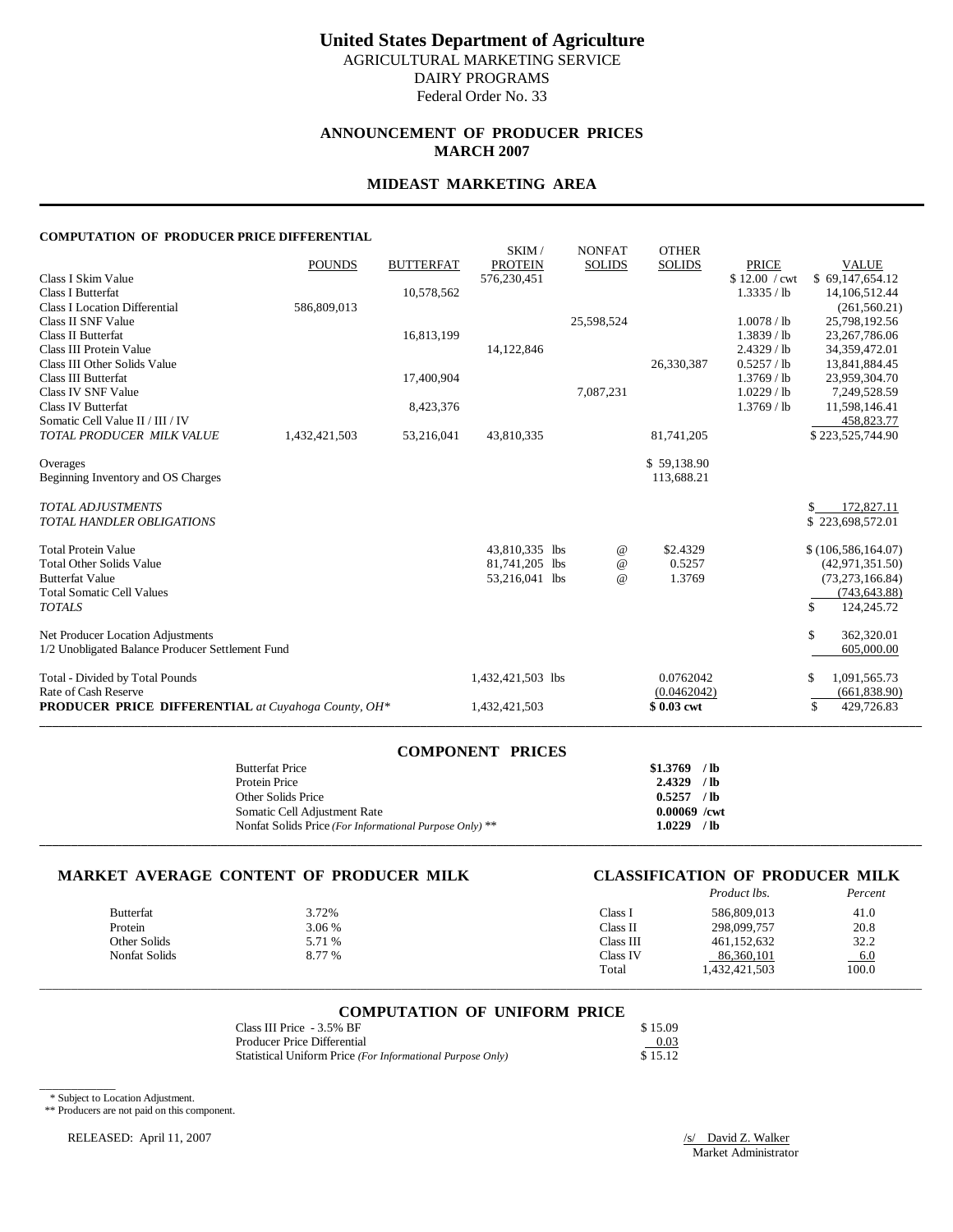# **United States Department of Agriculture**

AGRICULTURAL MARKETING SERVICE DAIRY PROGRAMS

Federal Order No. 33

### **ANNOUNCEMENT OF PRODUCER PRICES APRIL 2007**

#### **MIDEAST MARKETING AREA**

#### **COMPUTATION OF PRODUCER PRICE DIFFERENTIAL**

| COMI OTATION OF TRODUCERTRICE DIFFERENTIAL                 |               |                  |                         |                                 |                               |               |                      |
|------------------------------------------------------------|---------------|------------------|-------------------------|---------------------------------|-------------------------------|---------------|----------------------|
|                                                            | <b>POUNDS</b> | <b>BUTTERFAT</b> | SKIM/<br><b>PROTEIN</b> | <b>NONFAT</b><br><b>SOLIDS</b>  | <b>OTHER</b><br><b>SOLIDS</b> | <b>PRICE</b>  | <b>VALUE</b>         |
| Class I Skim Value                                         |               |                  | 520,608,816             |                                 |                               | \$12.50 / cwt | \$65,076,102.12      |
| <b>Class I Butterfat</b>                                   |               | 9,525,136        |                         |                                 |                               | 1.4096 / lb   | 13,426,631.70        |
| <b>Class I Location Differential</b>                       | 530,133,952   |                  |                         |                                 |                               |               | (232, 453.74)        |
| Class II SNF Value                                         |               |                  |                         | 25,382,593                      |                               | 1.0767 / lb   | 27,329,437.87        |
| <b>Class II Butterfat</b>                                  |               | 16,648,600       |                         |                                 |                               | 1.4727 / lb   | 24,518,393.22        |
| Class III Protein Value                                    |               |                  | 14,297,629              |                                 |                               | 2.5212 / lb   | 36,047,182.25        |
| Class III Other Solids Value                               |               |                  |                         |                                 | 26,828,512                    | 0.6008 / lb   | 16,118,570.00        |
| <b>Class III Butterfat</b>                                 |               | 16,592,070       |                         |                                 |                               | 1.4657 / lb   | 24,318,996.99        |
| Class IV SNF Value                                         |               |                  |                         | 10,106,252                      |                               | 1.2656 / lb   | 12,790,472.54        |
| Class IV Butterfat                                         |               | 9,110,391        |                         |                                 |                               | 1.4657 / lb   | 13,353,100.10        |
| Somatic Cell Value II / III / IV                           |               |                  |                         |                                 |                               |               | 549,753.97           |
| TOTAL PRODUCER MILK VALUE                                  | 1,415,989,802 | 51,876,197       | 43,008,122              |                                 | 80,819,885                    |               | \$233,296,187.02     |
|                                                            |               |                  |                         |                                 |                               |               |                      |
| Overages                                                   |               |                  |                         |                                 | \$17,968.25<br>82,240.73      |               |                      |
| Beginning Inventory and OS Charges                         |               |                  |                         |                                 |                               |               |                      |
| <b>TOTAL ADJUSTMENTS</b>                                   |               |                  |                         |                                 |                               |               | \$<br>100,208.98     |
| <b>TOTAL HANDLER OBLIGATIONS</b>                           |               |                  |                         |                                 |                               |               | \$233,396,396.00     |
|                                                            |               |                  |                         |                                 |                               |               |                      |
| <b>Total Protein Value</b>                                 |               |                  | 43,008,122 lbs          | $^{\,a}$                        | \$2.5212                      |               | \$(108, 432, 077.18) |
| <b>Total Other Solids Value</b>                            |               |                  | 80,819,885 lbs          | $^{\scriptsize\textregistered}$ | 0.6008                        |               | (48,556,586.90)      |
| <b>Butterfat Value</b>                                     |               |                  | 51,876,197 lbs          | $\omega$                        | 1.4657                        |               | (76,034,941.95)      |
| <b>Total Somatic Cell Values</b>                           |               |                  |                         |                                 |                               |               | (849,719.19)         |
| <b>TOTALS</b>                                              |               |                  |                         |                                 |                               |               | \$<br>(476,929.22)   |
| Net Producer Location Adjustments                          |               |                  |                         |                                 |                               |               | \$<br>380,862.98     |
| 1/2 Unobligated Balance Producer Settlement Fund           |               |                  |                         |                                 |                               |               | 683,000.00           |
|                                                            |               |                  |                         |                                 |                               |               |                      |
| Total - Divided by Total Pounds                            |               |                  | 1,415,989,802 lbs       |                                 | 0.0414504                     |               | \$<br>586,933.76     |
| Rate of Cash Reserve                                       |               |                  |                         |                                 | (0.0414504)                   |               | (586, 933.76)        |
| <b>PRODUCER PRICE DIFFERENTIAL</b> at Cuyahoga County, OH* |               |                  | 1,415,989,802           |                                 | \$0.00 cwt                    |               | \$<br>0.00           |
|                                                            |               |                  |                         |                                 |                               |               |                      |

| <b>COMPONENT PRICES</b>                                 |                |
|---------------------------------------------------------|----------------|
| <b>Butterfat Price</b>                                  | $$1.4657$ /lb  |
| Protein Price                                           | $2.5212$ /lb   |
| Other Solids Price                                      | $0.6008$ /lb   |
| Somatic Cell Adjustment Rate                            | $0.00071$ /cwt |
| Nonfat Solids Price (For Informational Purpose Only) ** | $1.2656$ /lb   |
|                                                         |                |

#### **MARKET AVERAGE CONTENT OF PRODUCER MILK CLASSIFICATION OF PRODUCER MILK**

|                  |        |           | Product lbs.  | Percent |
|------------------|--------|-----------|---------------|---------|
| <b>Butterfat</b> | 3.66%  | Class i   | 530,133,952   | 37.5    |
| Protein          | 3.04 % | Class II  | 296.434.699   | 20.9    |
| Other Solids     | 5.71 % | Class III | 468,802,468   | 33.1    |
| Nonfat Solids    | 8.75 % | Class IV  | 120.618.683   | $-8.5$  |
|                  |        | Total     | 1.415.989.802 | 100.0   |

# \_\_\_\_\_\_\_\_\_\_\_\_\_\_\_\_\_\_\_\_\_\_\_\_\_\_\_\_\_\_\_\_\_\_\_\_\_\_\_\_\_\_\_\_\_\_\_\_\_\_\_\_\_\_\_\_\_\_\_\_\_\_\_\_\_\_\_\_\_\_\_\_\_\_\_\_\_\_\_\_\_\_\_\_\_\_\_\_\_\_\_\_\_\_\_\_\_\_\_\_\_\_\_\_\_\_\_\_\_\_\_\_\_\_\_\_\_\_\_\_\_\_\_\_\_\_\_\_\_\_\_\_\_\_\_\_\_\_\_ **COMPUTATION OF UNIFORM PRICE**

| Class III Price - 3.5% BF                                  | \$16.09 |
|------------------------------------------------------------|---------|
| Producer Price Differential                                | 0.00    |
| Statistical Uniform Price (For Informational Purpose Only) | \$16.09 |

\* Subject to Location Adjustment.

\_\_\_\_\_\_\_\_\_\_\_\_

\*\* Producers are not paid on this component.

RELEASED: May 10, 2007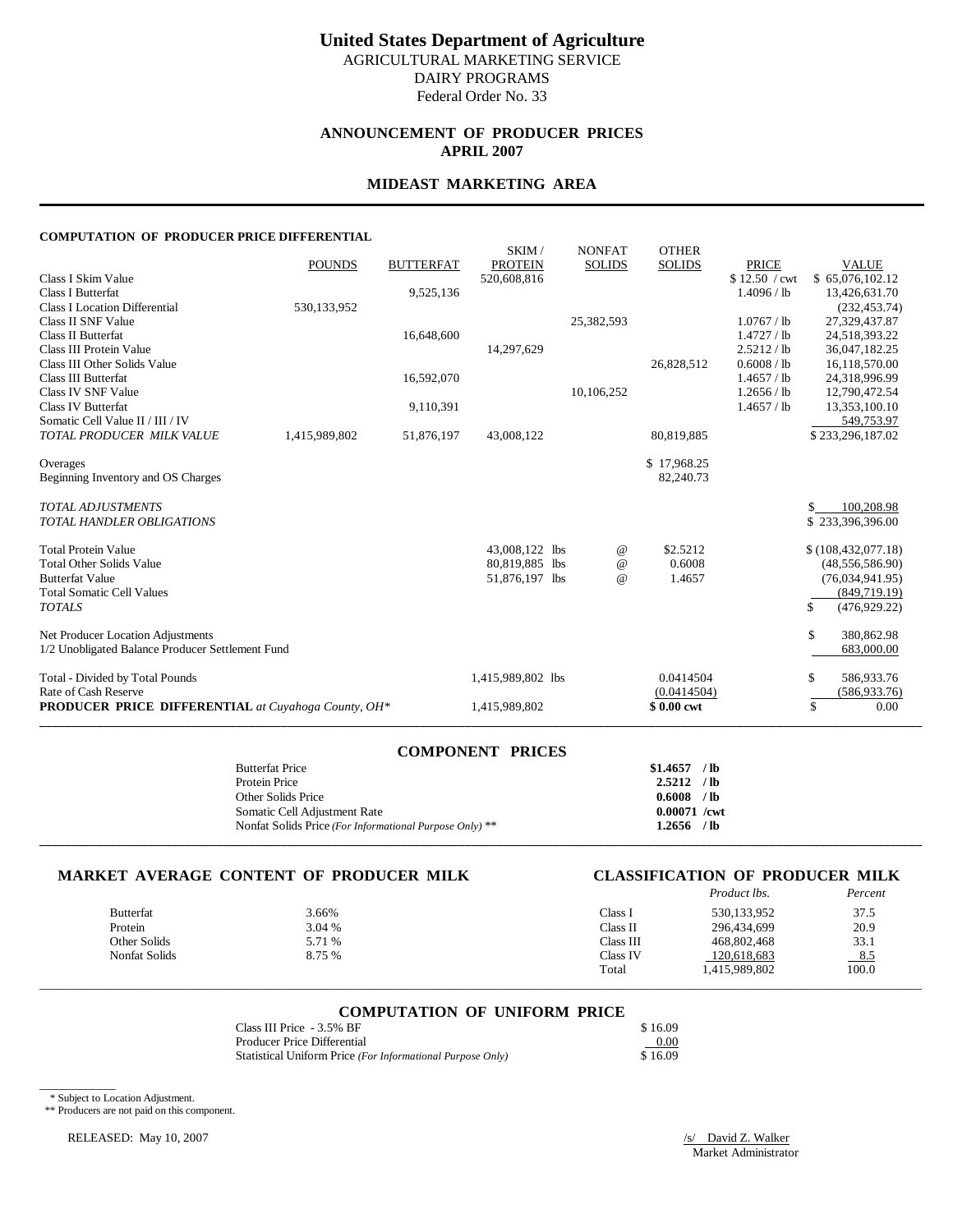# **United States Department of Agriculture**

AGRICULTURAL MARKETING SERVICE DAIRY PROGRAMS

Federal Order No. 33

### **ANNOUNCEMENT OF PRODUCER PRICES MAY 2007**

#### **MIDEAST MARKETING AREA**

#### **COMPUTATION OF PRODUCER PRICE DIFFERENTIAL**

| COMI OTATION OF TRODUCERTRICE DIFFERENTIAL                 |               |                  |                               |                                 |               |                               |                                 |
|------------------------------------------------------------|---------------|------------------|-------------------------------|---------------------------------|---------------|-------------------------------|---------------------------------|
|                                                            |               |                  | SKIM/                         | <b>NONFAT</b>                   | <b>OTHER</b>  |                               |                                 |
| Class I Skim Value                                         | <b>POUNDS</b> | <b>BUTTERFAT</b> | <b>PROTEIN</b><br>537,117,914 | <b>SOLIDS</b>                   | <b>SOLIDS</b> | <b>PRICE</b><br>\$13.28 / cwt | <b>VALUE</b><br>\$71,329,258.98 |
| <b>Class I Butterfat</b>                                   |               | 9,761,280        |                               |                                 |               | $1.4589$ / lb                 | 14,240,731.39                   |
| <b>Class I Location Differential</b>                       | 546,879,194   |                  |                               |                                 |               |                               | (243,939.29)                    |
| Class II SNF Value                                         |               |                  |                               | 24, 123, 272                    |               | 1.2778 / lb                   | 30,824,716.99                   |
| <b>Class II Butterfat</b>                                  |               | 17,013,228       |                               |                                 |               | 1.5776 / lb                   | 26,840,068.49                   |
| Class III Protein Value                                    |               |                  | 15,507,882                    |                                 |               | 2.9424 / lb                   | 45,630,392.01                   |
| Class III Other Solids Value                               |               |                  |                               |                                 | 29,447,039    | 0.5791 / lb                   | 17,052,780.26                   |
| <b>Class III Butterfat</b>                                 |               | 17,073,903       |                               |                                 |               | 1.5706 / lb                   | 26,816,272.06                   |
| Class IV SNF Value                                         |               |                  |                               | 6.490.115                       |               | 1.4949 / lb                   | 9,702,072.93                    |
| <b>Class IV Butterfat</b>                                  |               | 7,076,576        |                               |                                 |               | 1.5706 / lb                   | 11,114,470.28                   |
| Somatic Cell Value II / III / IV                           |               |                  |                               |                                 |               |                               | 628,304.43                      |
| TOTAL PRODUCER MILK VALUE                                  | 1,424,349,456 | 50,924,987       | 42,752,558                    |                                 | 81,252,584    |                               | \$253,935,128.53                |
|                                                            |               |                  |                               |                                 |               |                               |                                 |
| Overages                                                   |               |                  |                               |                                 | \$35,310.13   |                               |                                 |
| Beginning Inventory and OS Charges                         |               |                  |                               |                                 | 68,708.09     |                               |                                 |
| <b>TOTAL ADJUSTMENTS</b>                                   |               |                  |                               |                                 |               |                               | 104,018.22<br>S.                |
| <b>TOTAL HANDLER OBLIGATIONS</b>                           |               |                  |                               |                                 |               |                               | \$254,039,146.75                |
|                                                            |               |                  |                               |                                 |               |                               |                                 |
| <b>Total Protein Value</b>                                 |               |                  | 42,752,558 lbs                | $^{\,a}$                        | \$2.9424      |                               | \$(125,795,126.64)              |
| <b>Total Other Solids Value</b>                            |               |                  | 81,252,584 lbs                | $^{\scriptsize\textregistered}$ | 0.5791        |                               | (47,053,371.40)                 |
| <b>Butterfat Value</b>                                     |               |                  | 50,924,987 lbs                | $\omega$                        | 1.5706        |                               | (79,982,784.60)                 |
| <b>Total Somatic Cell Values</b>                           |               |                  |                               |                                 |               |                               | (979, 373.71)                   |
| <b>TOTALS</b>                                              |               |                  |                               |                                 |               |                               | \$.<br>228,490.40               |
| Net Producer Location Adjustments                          |               |                  |                               |                                 |               |                               | \$.<br>272,195.15               |
| 1/2 Unobligated Balance Producer Settlement Fund           |               |                  |                               |                                 |               |                               | 634,000.00                      |
|                                                            |               |                  |                               |                                 |               |                               |                                 |
| Total - Divided by Total Pounds                            |               |                  | 1,424,349,456 lbs             |                                 | 0.0796634     |                               | 1,134,685.55<br>\$              |
| Rate of Cash Reserve                                       |               |                  |                               |                                 | (0.0496634)   |                               | (707, 380.37)                   |
| <b>PRODUCER PRICE DIFFERENTIAL</b> at Cuyahoga County, OH* |               |                  | 1,424,349,456                 |                                 | \$0.03 cwt    |                               | \$<br>427,305.18                |
|                                                            |               |                  |                               |                                 |               |                               |                                 |

| <b>COMPONENT PRICES</b>                                 |                |
|---------------------------------------------------------|----------------|
| <b>Butterfat Price</b>                                  | $$1.5706$ /lb  |
| Protein Price                                           | $2.9424$ /lb   |
| Other Solids Price                                      | $0.5791$ /lb   |
| Somatic Cell Adjustment Rate                            | $0.00080$ /cwt |
| Nonfat Solids Price (For Informational Purpose Only) ** | 1.4949 /lb     |
|                                                         |                |

#### **MARKET AVERAGE CONTENT OF PRODUCER MILK CLASSIFICATION OF PRODUCER MILK**

# *Product lbs. Percent*

| <b>Butterfat</b> | 3.58%  | Class i   | 546.879.194  | 38.4   |
|------------------|--------|-----------|--------------|--------|
| Protein          | 3.00 % | Class II  | 284,349,586  | 20.0   |
| Other Solids     | 5.70 % | Class III | 514.097.122  | 36.1   |
| Nonfat Solids    | 8.70 % | Class IV  | 79,023,554   | $-5.5$ |
|                  |        | Total     | .424,349,456 | 100.0  |

\_\_\_\_\_\_\_\_\_\_\_\_\_\_\_\_\_\_\_\_\_\_\_\_\_\_\_\_\_\_\_\_\_\_\_\_\_\_\_\_\_\_\_\_\_\_\_\_\_\_\_\_\_\_\_\_\_\_\_\_\_\_\_\_\_\_\_\_\_\_\_\_\_\_\_\_\_\_\_\_\_\_\_\_\_\_\_\_\_\_\_\_\_\_\_\_\_\_\_\_\_\_\_\_\_\_\_\_\_\_\_\_\_\_\_\_\_\_\_\_\_\_\_\_\_\_\_\_\_\_\_\_\_\_\_\_\_\_\_

#### **COMPUTATION OF UNIFORM PRICE**

| Class III Price - 3.5% BF                                  | \$17.60 |
|------------------------------------------------------------|---------|
| Producer Price Differential                                | 0.03    |
| Statistical Uniform Price (For Informational Purpose Only) | \$17.63 |

\* Subject to Location Adjustment.

\_\_\_\_\_\_\_\_\_\_\_\_

\*\* Producers are not paid on this component.

RELEASED: June 12, 2007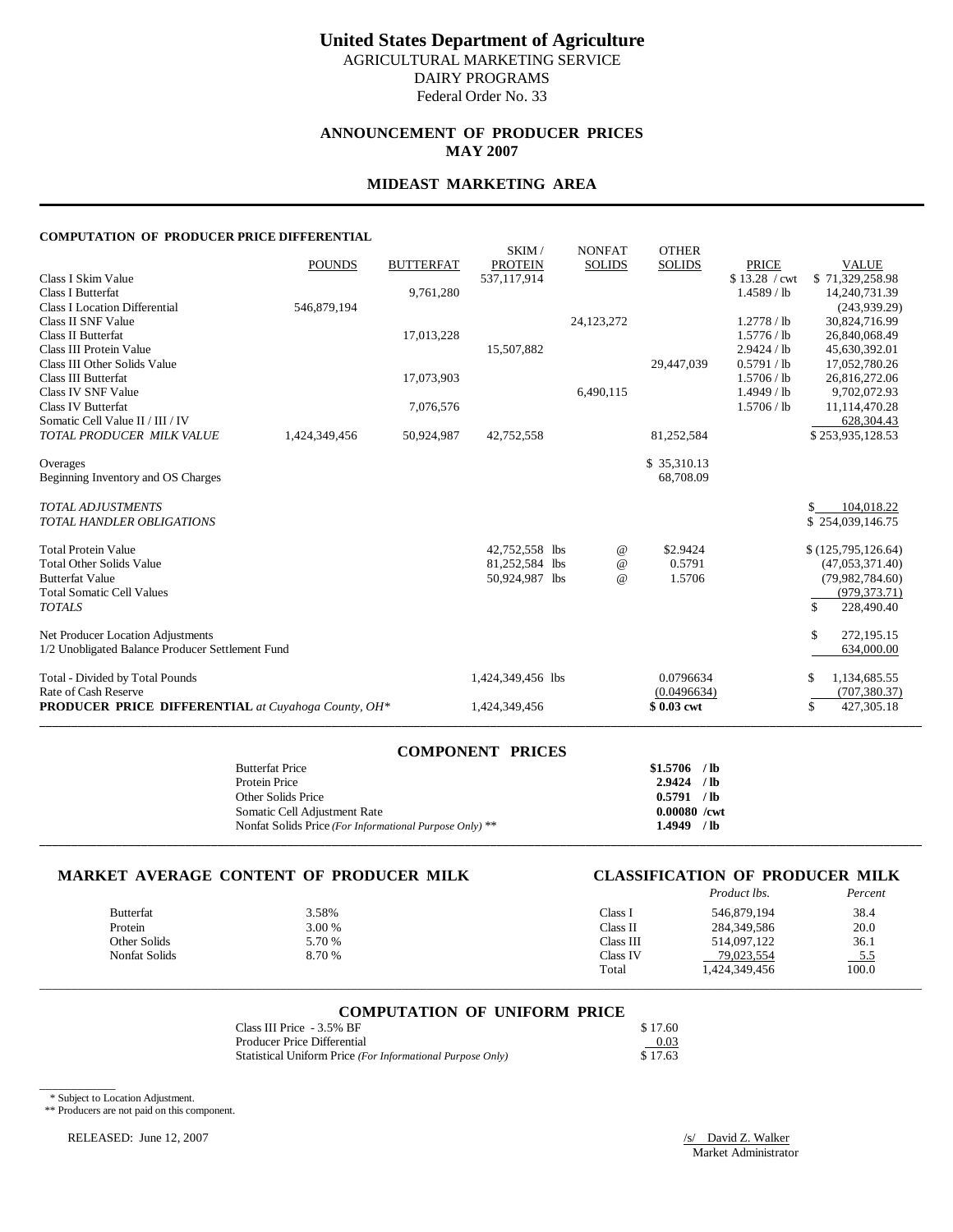Federal Order No. 33

# **ANNOUNCEMENT OF PRODUCER PRICES JUNE 2007**

#### **MIDEAST MARKETING AREA**

#### **COMPUTATION OF PRODUCER PRICE DIFFERENTIAL**

|                                                            | <b>POUNDS</b> | <b>BUTTERFAT</b> | SKIM/<br><b>PROTEIN</b> | <b>NONFAT</b><br><b>SOLIDS</b> | <b>OTHER</b><br><b>SOLIDS</b> | <b>PRICE</b>  | <b>VALUE</b>         |
|------------------------------------------------------------|---------------|------------------|-------------------------|--------------------------------|-------------------------------|---------------|----------------------|
| Class I Skim Value                                         |               |                  | 483,840,683             |                                |                               | \$14.88 / cwt | \$71,995,493.63      |
| <b>Class I Butterfat</b>                                   |               | 9,060,562        |                         |                                |                               | 1.5666 / lb   | 14,194,276.44        |
| <b>Class I Location Differential</b>                       | 492,901,245   |                  |                         |                                |                               |               | (221, 552.43)        |
| Class II SNF Value                                         |               |                  |                         | 25, 351, 251                   |                               | $1.5089$ / lb | 38,252,502.66        |
| Class II Butterfat                                         |               | 17,948,782       |                         |                                |                               | 1.6527 / lb   | 29,663,952.04        |
| Class III Protein Value                                    |               |                  | 12,776,682              |                                |                               | 3.7059 / lb   | 47,349,105.82        |
| Class III Other Solids Value                               |               |                  |                         |                                | 24,523,203                    | 0.5831 / lb   | 14,299,479.65        |
| <b>Class III Butterfat</b>                                 |               | 15,101,869       |                         |                                |                               | 1.6457 / lb   | 24,853,145.79        |
| Class IV SNF Value                                         |               |                  |                         | 7,784,891                      |                               | 1.7268 / lb   | 13,442,949.79        |
| <b>Class IV Butterfat</b>                                  |               | 4,193,369        |                         |                                |                               | 1.6457 / lb   | 6,901,027.37         |
| Somatic Cell Value II / III / IV                           |               |                  |                         |                                |                               |               | 555.023.85           |
| TOTAL PRODUCER MILK VALUE                                  | 1,312,985,032 | 46,304,582       | 38,998,912              |                                | 74,932,280                    |               | \$261,285,404.61     |
| Overages                                                   |               |                  |                         |                                | \$92,602.75                   |               |                      |
| Beginning Inventory and OS Charges                         |               |                  |                         |                                | 77,996.92                     |               |                      |
|                                                            |               |                  |                         |                                |                               |               |                      |
| <b>TOTAL ADJUSTMENTS</b>                                   |               |                  |                         |                                |                               |               | \$<br>170,599.67     |
| <b>TOTAL HANDLER OBLIGATIONS</b>                           |               |                  |                         |                                |                               |               | \$261,456,004.28     |
|                                                            |               |                  |                         |                                |                               |               |                      |
| <b>Total Protein Value</b>                                 |               |                  | 38,998,912 lbs          | $^{\,a}$                       | \$3.7059                      |               | \$(144,526,067.96)   |
| <b>Total Other Solids Value</b>                            |               |                  | 74,932,280 lbs          | $^{\copyright}$                | 0.5831                        |               | (43,693,012.45)      |
| <b>Butterfat Value</b>                                     |               |                  | 46,304,582 lbs          | $^{\omega}{}$                  | 1.6457                        |               | (76,203,450.58)      |
| <b>Total Somatic Cell Values</b>                           |               |                  |                         |                                |                               |               | (827, 868.78)        |
| <b>TOTALS</b>                                              |               |                  |                         |                                |                               |               | \$<br>(3,794,395.49) |
| Net Producer Location Adjustments                          |               |                  |                         |                                |                               |               | \$.<br>272,580.50    |
| 1/2 Unobligated Balance Producer Settlement Fund           |               |                  |                         |                                |                               |               | 662,000.00           |
|                                                            |               |                  |                         |                                |                               |               |                      |
| Total - Divided by Total Pounds                            |               |                  | 1,312,985,032 lbs       |                                | (0.2178102)                   |               | (2,859,814.99)<br>S  |
| Rate of Cash Reserve                                       |               |                  |                         |                                | (0.0421898)                   |               | (553, 945, 76)       |
| <b>PRODUCER PRICE DIFFERENTIAL</b> at Cuyahoga County, OH* |               |                  | 1,312,985,032           |                                | $$ (0.26)$ cwt                |               | (3,413,760.75)<br>\$ |
|                                                            |               |                  |                         |                                |                               |               |                      |

| <b>COMPONENT PRICES</b>                                 |                |
|---------------------------------------------------------|----------------|
| <b>Butterfat Price</b>                                  | $$1.6457$ /lb  |
| Protein Price                                           | $3.7059$ /lb   |
| Other Solids Price                                      | 0.5831 / lb    |
| Somatic Cell Adjustment Rate                            | $0.00093$ /cwt |
| Nonfat Solids Price (For Informational Purpose Only) ** | $1.7268$ /lb   |
|                                                         |                |

### **MARKET AVERAGE CONTENT OF PRODUCER MILK CLASSIFICATION OF PRODUCER MILK**

# *Product lbs. Percent*

| 3.53%  | Class l                       | 492,901,245   | 37.5   |
|--------|-------------------------------|---------------|--------|
| 2.97 % | Class II                      | 300,019.350   | 22.9   |
| 5.71 % | Class III                     | 429,264,540   | 32.7   |
| 8.68 % | Class IV                      | 90.799.897    | $-6.9$ |
|        | Total                         | 1,312,985,032 | 100.0  |
|        | Other Solids<br>Nonfat Solids |               |        |

# \_\_\_\_\_\_\_\_\_\_\_\_\_\_\_\_\_\_\_\_\_\_\_\_\_\_\_\_\_\_\_\_\_\_\_\_\_\_\_\_\_\_\_\_\_\_\_\_\_\_\_\_\_\_\_\_\_\_\_\_\_\_\_\_\_\_\_\_\_\_\_\_\_\_\_\_\_\_\_\_\_\_\_\_\_\_\_\_\_\_\_\_\_\_\_\_\_\_\_\_\_\_\_\_\_\_\_\_\_\_\_\_\_\_\_\_\_\_\_\_\_\_\_\_\_\_\_\_\_\_\_\_\_\_\_\_\_\_\_ **COMPUTATION OF UNIFORM PRICE**

| Class III Price - 3.5% BF                                  | \$20.17 |
|------------------------------------------------------------|---------|
| Producer Price Differential                                | (0.26)  |
| Statistical Uniform Price (For Informational Purpose Only) | \$19.91 |

\* Subject to Location Adjustment.

\_\_\_\_\_\_\_\_\_\_\_\_

\*\* Producers are not paid on this component.

RELEASED: July 11, 2007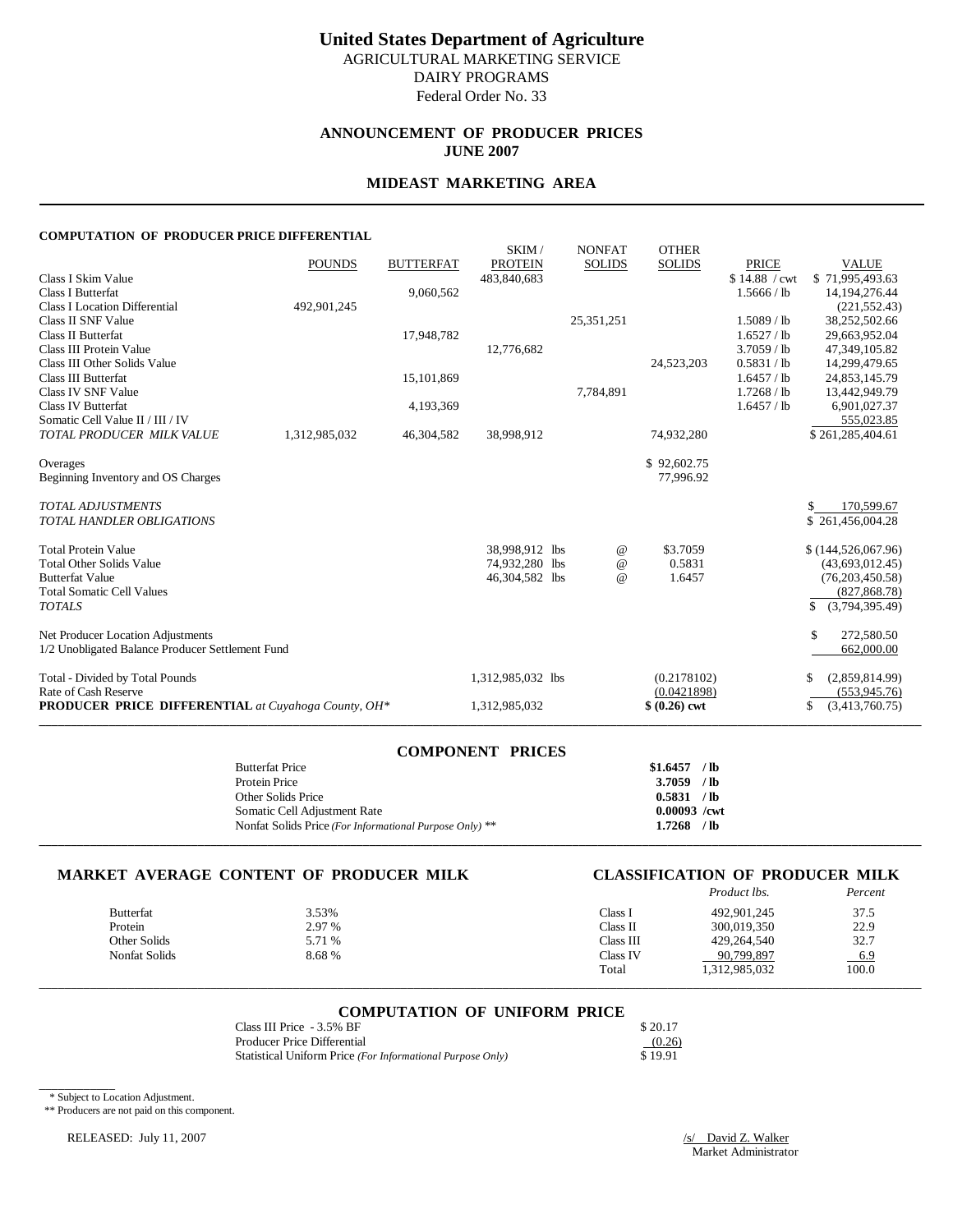# **United States Department of Agriculture** AGRICULTURAL MARKETING SERVICE

DAIRY PROGRAMS

Federal Order No. 33

# **ANNOUNCEMENT OF PRODUCER PRICES JULY 2007**

### **MIDEAST MARKETING AREA**

#### **COMPUTATION OF PRODUCER PRICE DIFFERENTIAL**

|                                                            | <b>POUNDS</b> | <b>BUTTERFAT</b> | SKIM/<br><b>PROTEIN</b> | <b>NONFAT</b><br><b>SOLIDS</b> | <b>OTHER</b><br><b>SOLIDS</b> | <b>PRICE</b>  | <b>VALUE</b>         |
|------------------------------------------------------------|---------------|------------------|-------------------------|--------------------------------|-------------------------------|---------------|----------------------|
| Class I Skim Value                                         |               |                  | 489,075,629             |                                |                               | \$17.61 / cwt | \$86,126,218.29      |
| <b>Class I Butterfat</b>                                   |               | 9,327,215        |                         |                                |                               | 1.6908 / lb   | 15,770,455.13        |
| <b>Class I Location Differential</b>                       | 498,402,844   |                  |                         |                                |                               |               | (241, 624, 64)       |
| Class II SNF Value                                         |               |                  |                         | 23,791,200                     |                               | 1.8122 / lb   | 43,114,412.61        |
| Class II Butterfat                                         |               | 17,153,126       |                         |                                |                               | 1.6180 / lb   | 27, 753, 757.88      |
| Class III Protein Value                                    |               |                  | 16,593,280              |                                |                               | 4.2068 / lb   | 69,804,610.32        |
| Class III Other Solids Value                               |               |                  |                         |                                | 32,050,933                    | 0.5534 / lb   | 17,736,986.33        |
| <b>Class III Butterfat</b>                                 |               | 18,367,348       |                         |                                |                               | 1.6110 / lb   | 29,589,797.65        |
| Class IV SNF Value                                         |               |                  |                         | 11,013,312                     |                               | 1.8424 / lb   | 20.290.926.03        |
| Class IV Butterfat                                         |               | 6,887,198        |                         |                                |                               | 1.6110 / lb   | 11,095,276.01        |
| Somatic Cell Value II / III / IV                           |               |                  |                         |                                |                               |               | 577.430.41           |
| TOTAL PRODUCER MILK VALUE                                  | 1,467,601,602 | 51,734,887       | 43,466,795              |                                | 83,968,835                    |               | \$321,618,246.02     |
| Overages                                                   |               |                  |                         |                                | \$3,204.28                    |               |                      |
| Beginning Inventory and OS Charges                         |               |                  |                         |                                | 45,987.22                     |               |                      |
| <b>TOTAL ADJUSTMENTS</b>                                   |               |                  |                         |                                |                               |               | 49,191.50            |
| <b>TOTAL HANDLER OBLIGATIONS</b>                           |               |                  |                         |                                |                               |               | \$321,667,437.52     |
| <b>Total Protein Value</b>                                 |               |                  | 43,466,795 lbs          | $^{\,a}$                       | \$4.2068                      |               | \$(182, 856, 113.21) |
| <b>Total Other Solids Value</b>                            |               |                  | 83,968,835 lbs          | $^{\copyright}$                | 0.5534                        |               | (46, 468, 353.31)    |
| <b>Butterfat Value</b>                                     |               |                  | 51,734,887 lbs          | $^{\omega}{}$                  | 1.6110                        |               | (83,344,902.98)      |
| <b>Total Somatic Cell Values</b>                           |               |                  |                         |                                |                               |               | (798, 336.14)        |
| <b>TOTALS</b>                                              |               |                  |                         |                                |                               |               | \$<br>8,199,731.88   |
| Net Producer Location Adjustments                          |               |                  |                         |                                |                               |               | \$.<br>452,325.98    |
| 1/2 Unobligated Balance Producer Settlement Fund           |               |                  |                         |                                |                               |               | 603,000.00           |
| Total - Divided by Total Pounds                            |               |                  | 1,467,601,602 lbs       |                                | 0.6306247                     |               | \$<br>9,255,057.86   |
| Rate of Cash Reserve                                       |               |                  |                         |                                | (0.0406247)                   |               | (596, 208.75)        |
| <b>PRODUCER PRICE DIFFERENTIAL</b> at Cuyahoga County, OH* |               |                  | 1,467,601,602           |                                | \$0.59 cwt                    |               | \$<br>8,658,849.11   |
|                                                            |               |                  |                         |                                |                               |               |                      |

| <b>COMPONENT PRICES</b>                                 |                |
|---------------------------------------------------------|----------------|
| <b>Butterfat Price</b>                                  | $$1.6110$ /lb  |
| Protein Price                                           | $4.2068$ /lb   |
| Other Solids Price                                      | $0.5534$ /lb   |
| Somatic Cell Adjustment Rate                            | $0.00100$ /cwt |
| Nonfat Solids Price (For Informational Purpose Only) ** | 1.8424 / lb    |
|                                                         |                |

# **MARKET AVERAGE CONTENT OF PRODUCER MILK CLASSIFICATION OF PRODUCER MILK**

# *Product lbs. Percent*

| 3.53%  | Class 1   | 498,402,844   | 34.0  |
|--------|-----------|---------------|-------|
| 2.96 % | Class II  | 281.566.141   | 19.2  |
| 5.72 % | Class III | 558,322,916   | 38.0  |
| 8.68 % | Class IV  | 129.309.701   | 8.8   |
|        | Total     | 1,467,601,602 | 100.0 |
|        |           |               |       |

# \_\_\_\_\_\_\_\_\_\_\_\_\_\_\_\_\_\_\_\_\_\_\_\_\_\_\_\_\_\_\_\_\_\_\_\_\_\_\_\_\_\_\_\_\_\_\_\_\_\_\_\_\_\_\_\_\_\_\_\_\_\_\_\_\_\_\_\_\_\_\_\_\_\_\_\_\_\_\_\_\_\_\_\_\_\_\_\_\_\_\_\_\_\_\_\_\_\_\_\_\_\_\_\_\_\_\_\_\_\_\_\_\_\_\_\_\_\_\_\_\_\_\_\_\_\_\_\_\_\_\_\_\_\_\_\_\_\_\_ **COMPUTATION OF UNIFORM PRICE**

| Class III Price - 3.5% BF                                  | \$21.38 |
|------------------------------------------------------------|---------|
| Producer Price Differential                                | 0.59    |
| Statistical Uniform Price (For Informational Purpose Only) | \$21.97 |

\* Subject to Location Adjustment.

\_\_\_\_\_\_\_\_\_\_\_\_

\*\* Producers are not paid on this component.

RELEASED: August 10, 2007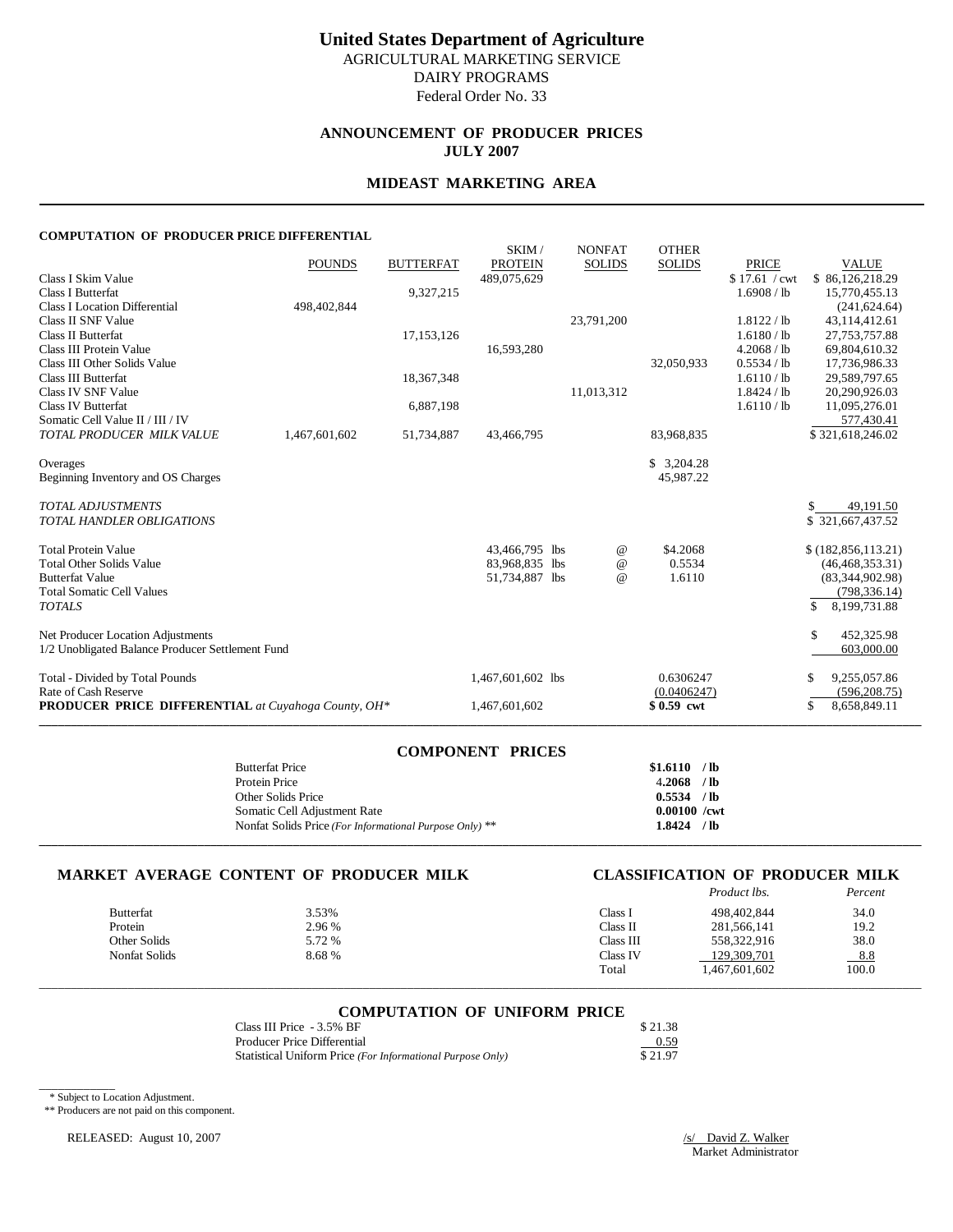# **ANNOUNCEMENT OF PRODUCER PRICES AUGUST 2007**

# **MIDEAST MARKETING AREA**

#### **COMPUTATION OF PRODUCER PRICE DIFFERENTIAL**

|                                                            | <b>POUNDS</b> | <b>BUTTERFAT</b> | SKIM/<br><b>PROTEIN</b> | <b>NONFAT</b><br><b>SOLIDS</b> | <b>OTHER</b><br><b>SOLIDS</b> | <b>PRICE</b>  | <b>VALUE</b>        |
|------------------------------------------------------------|---------------|------------------|-------------------------|--------------------------------|-------------------------------|---------------|---------------------|
| Class I Skim Value                                         |               |                  | 546,280,087             |                                |                               | \$18.74 / cwt | \$102,372,888.32    |
| <b>Class I Butterfat</b>                                   |               | 10,169,120       |                         |                                |                               | 1.6210 / lb   | 16,484,143.53       |
| <b>Class I Location Differential</b>                       | 556,449,207   |                  |                         |                                |                               |               | (277, 497.69)       |
| Class II SNF Value                                         |               |                  |                         | 16,412,587                     |                               | 1.9378 / lb   | 31,804,311.11       |
| Class II Butterfat                                         |               | 14,970,411       |                         |                                |                               | 1.5942 / lb   | 23,865,829.23       |
| Class III Protein Value                                    |               |                  | 12,593,136              |                                |                               | 3.9412 / lb   | 49,632,067.60       |
| Class III Other Solids Value                               |               |                  |                         |                                | 24,289,116                    | 0.4368 / lb   | 10,609,485.88       |
| <b>Class III Butterfat</b>                                 |               | 14,764,894       |                         |                                |                               | 1.5872 / lb   | 23,434,839.76       |
| Class IV SNF Value                                         |               |                  |                         | 5,854,166                      |                               | 1.8785 / lb   | 10,997,050.82       |
| <b>Class IV Butterfat</b>                                  |               | 4,386,916        |                         |                                |                               | 1.5872 / lb   | 6,962,913.07        |
| Somatic Cell Value II / III / IV                           |               |                  |                         |                                |                               |               | 262,099.77          |
| TOTAL PRODUCER MILK VALUE                                  | 1,246,828,485 | 44,291,341       | 36,951,181              |                                | 71,373,738                    |               | \$276,148,131.40    |
| Overages                                                   |               |                  |                         |                                | \$29,743.60                   |               |                     |
| Beginning Inventory and OS Charges                         |               |                  |                         |                                | (154, 460.74)                 |               |                     |
|                                                            |               |                  |                         |                                |                               |               |                     |
| <b>TOTAL ADJUSTMENTS</b>                                   |               |                  |                         |                                |                               |               | (124, 717.14)<br>\$ |
| <b>TOTAL HANDLER OBLIGATIONS</b>                           |               |                  |                         |                                |                               |               | \$276,023,414.26    |
|                                                            |               |                  |                         |                                |                               |               |                     |
| <b>Total Protein Value</b>                                 |               |                  | 36,951,181 lbs          | $^{\,a}$                       | \$3.9412                      |               | \$(145,631,994.58)  |
| <b>Total Other Solids Value</b>                            |               |                  | 71,373,738 lbs          | $^{\copyright}$                | 0.4368                        |               | (31, 176, 048.76)   |
| <b>Butterfat Value</b>                                     |               |                  | 44,291,341 lbs          | $^{\omega}{}$                  | 1.5872                        |               | (70, 299, 216.43)   |
| <b>Total Somatic Cell Values</b>                           |               |                  |                         |                                |                               |               | (409, 995.01)       |
| <b>TOTALS</b>                                              |               |                  |                         |                                |                               |               | S<br>28,506,159.48  |
| Net Producer Location Adjustments                          |               |                  |                         |                                |                               |               | \$<br>885,322.17    |
| 1/2 Unobligated Balance Producer Settlement Fund           |               |                  |                         |                                |                               |               | 557,000.00          |
|                                                            |               |                  |                         |                                |                               |               |                     |
| Total - Divided by Total Pounds                            |               |                  | 1,246,828,485 lbs       |                                | 2.4019728                     |               | 29,948,481.65<br>\$ |
| Rate of Cash Reserve                                       |               |                  |                         |                                | (0.0419728)                   |               | (523, 328.83)       |
| <b>PRODUCER PRICE DIFFERENTIAL</b> at Cuyahoga County, OH* |               |                  | 1,246,828,485           |                                | $$2.36$ /cwt                  |               | 29,425,152.82<br>\$ |
|                                                            |               |                  |                         |                                |                               |               |                     |

| <b>COMPONENT PRICES</b>                                 |                |
|---------------------------------------------------------|----------------|
| <b>Butterfat Price</b>                                  | $$1.5872$ /lb  |
| Protein Price                                           | $3.9412$ /lb   |
| Other Solids Price                                      | $0.4368$ /lb   |
| Somatic Cell Adjustment Rate                            | $0.00096$ /cwt |
| Nonfat Solids Price (For Informational Purpose Only) ** | 1.8785 / lb    |
|                                                         |                |

### **MARKET AVERAGE CONTENT OF PRODUCER MILK CLASSIFICATION OF PRODUCER MILK**

# *Product lbs. Percent*

| Butterfat     | 3.55%  | Class I   | 556,449,207   | 44.6  |
|---------------|--------|-----------|---------------|-------|
| Protein       | 2.96 % | Class II  | 197.240.547   | 15.8  |
| Other Solids  | 5.72 % | Class III | 423,777,046   | 34.0  |
| Nonfat Solids | 8.68%  | Class IV  | 69, 361, 685  | 5.6   |
|               |        | Total     | 1,246,828,485 | 100.0 |

# \_\_\_\_\_\_\_\_\_\_\_\_\_\_\_\_\_\_\_\_\_\_\_\_\_\_\_\_\_\_\_\_\_\_\_\_\_\_\_\_\_\_\_\_\_\_\_\_\_\_\_\_\_\_\_\_\_\_\_\_\_\_\_\_\_\_\_\_\_\_\_\_\_\_\_\_\_\_\_\_\_\_\_\_\_\_\_\_\_\_\_\_\_\_\_\_\_\_\_\_\_\_\_\_\_\_\_\_\_\_\_\_\_\_\_\_\_\_\_\_\_\_\_\_\_\_\_\_\_\_\_\_\_\_\_\_\_\_\_ **COMPUTATION OF UNIFORM PRICE**

| Class III Price - 3.5% BF                                  | \$19.83 |
|------------------------------------------------------------|---------|
| <b>Producer Price Differential</b>                         | 2.36    |
| Statistical Uniform Price (For Informational Purpose Only) | \$22.19 |

\* Subject to Location Adjustment.

\_\_\_\_\_\_\_\_\_\_\_\_

\*\* Producers are not paid on this component.

RELEASED: September 12, 2007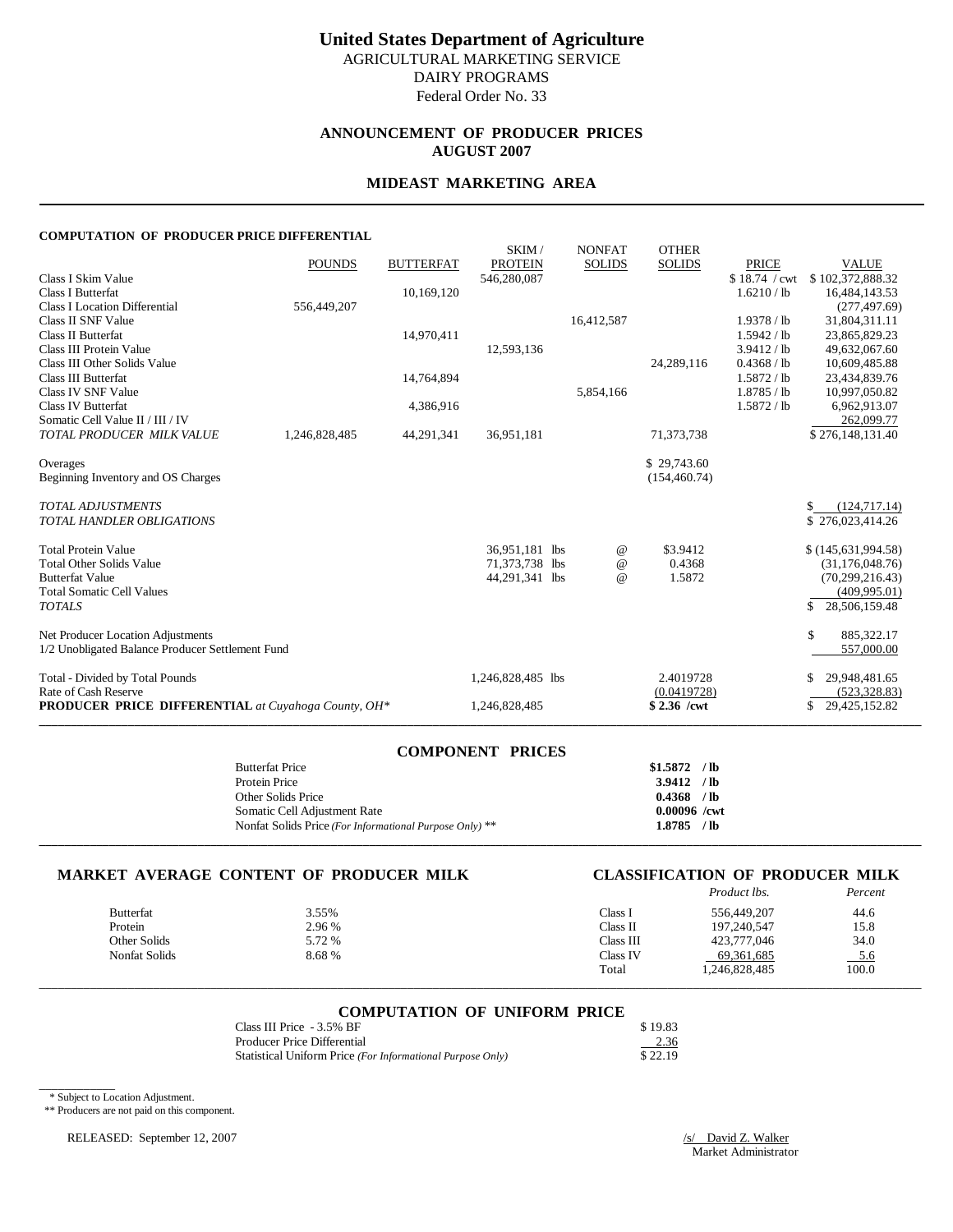# **ANNOUNCEMENT OF PRODUCER PRICES SEPTEMBER 2007**

# **MIDEAST MARKETING AREA**

#### **COMPUTATION OF PRODUCER PRICE DIFFERENTIAL**

|                                                            | <b>POUNDS</b> | <b>BUTTERFAT</b> | SKIM/<br><b>PROTEIN</b>          | <b>NONFAT</b><br><b>SOLIDS</b> | <b>OTHER</b><br><b>SOLIDS</b> | <b>PRICE</b>  | <b>VALUE</b>                          |
|------------------------------------------------------------|---------------|------------------|----------------------------------|--------------------------------|-------------------------------|---------------|---------------------------------------|
| Class I Skim Value                                         |               |                  | 522,737,130                      |                                |                               | \$18.76 / cwt | \$98,065,485.59                       |
| <b>Class I Butterfat</b>                                   |               | 9,435,528        |                                  |                                |                               | 1.6582 / lb   | 15,645,992.54                         |
| <b>Class I Location Differential</b>                       | 532,172,658   |                  |                                  |                                |                               |               | (265, 550.48)                         |
| Class II SNF Value                                         |               |                  |                                  | 17,594,186                     |                               | 1.9400 / lb   | 34,132,720.84                         |
| Class II Butterfat                                         |               | 13,923,564       |                                  |                                |                               | 1.5171 / lb   | 21,123,438.94                         |
| Class III Protein Value                                    |               |                  | 14,216,429                       |                                |                               | $4.3929$ / lb | 62,451,350.95                         |
| Class III Other Solids Value                               |               |                  |                                  |                                | 26,858,063                    | 0.2890 / lb   | 7,761,980.25                          |
| <b>Class III Butterfat</b>                                 |               | 17,427,165       |                                  |                                |                               | 1.5101 / lb   | 26,316,761.84                         |
| Class IV SNF Value                                         |               |                  |                                  | 8,128,203                      |                               | 1.8797 / lb   | 15,278,583.18                         |
| <b>Class IV Butterfat</b>                                  |               | 6,246,062        |                                  |                                |                               | 1.5101 / lb   | 9,432,178.26                          |
| Somatic Cell Value II / III / IV                           |               |                  |                                  |                                |                               |               | 383,696.39                            |
| TOTAL PRODUCER MILK VALUE                                  | 1,305,395,270 | 47,032,319       | 39,553,865                       |                                | 74,643,353                    |               | \$290,326,638.30                      |
| Overages                                                   |               |                  |                                  |                                | \$83,617.53                   |               |                                       |
| Beginning Inventory and OS Charges                         |               |                  |                                  |                                | (38,909.41)                   |               |                                       |
|                                                            |               |                  |                                  |                                |                               |               |                                       |
| <b>TOTAL ADJUSTMENTS</b>                                   |               |                  |                                  |                                |                               |               | 44,708.12                             |
| <b>TOTAL HANDLER OBLIGATIONS</b>                           |               |                  |                                  |                                |                               |               | \$290,371,346.42                      |
| <b>Total Protein Value</b>                                 |               |                  |                                  |                                | \$4.3929                      |               |                                       |
| <b>Total Other Solids Value</b>                            |               |                  | 39,553,865 lbs<br>74,643,353 lbs | $^{\,a}$<br>$^{\copyright}$    | 0.2890                        |               | \$(173,756,173.62)<br>(21,571,929.05) |
| <b>Butterfat Value</b>                                     |               |                  | 47,032,319 lbs                   | $^{\omega}{}$                  | 1.5101                        |               | (71,023,504.94)                       |
| <b>Total Somatic Cell Values</b>                           |               |                  |                                  |                                |                               |               | (590, 755.73)                         |
| <b>TOTALS</b>                                              |               |                  |                                  |                                |                               |               | S.<br>23,428,983.08                   |
|                                                            |               |                  |                                  |                                |                               |               |                                       |
| Net Producer Location Adjustments                          |               |                  |                                  |                                |                               |               | \$<br>964,215.23                      |
| 1/2 Unobligated Balance Producer Settlement Fund           |               |                  |                                  |                                |                               |               | 557,000.00                            |
| Total - Divided by Total Pounds                            |               |                  | 1,305,395,270 lbs                |                                | 1.9113137                     |               | 24,950,198.31<br>S                    |
| Rate of Cash Reserve                                       |               |                  |                                  |                                | (0.0413137)                   |               | (539, 307.09)                         |
| <b>PRODUCER PRICE DIFFERENTIAL</b> at Cuyahoga County, OH* |               |                  | 1,305,395,270                    |                                | \$1.87 /cwt                   |               | 24,410,891.22<br>\$                   |
|                                                            |               |                  |                                  |                                |                               |               |                                       |

| <b>COMPONENT PRICES</b>                                 |                |  |
|---------------------------------------------------------|----------------|--|
| <b>Butterfat Price</b>                                  | $$1.5101$ /lb  |  |
| Protein Price                                           | $4.3929$ /lb   |  |
| Other Solids Price                                      | $0.2890$ /lb   |  |
| Somatic Cell Adjustment Rate                            | $0.00101$ /cwt |  |
| Nonfat Solids Price (For Informational Purpose Only) ** | 1.8797 / lb    |  |
|                                                         |                |  |

### **MARKET AVERAGE CONTENT OF PRODUCER MILK CLASSIFICATION OF PRODUCER MILK**

|                  |        |           | Product lbs.  | Percent |
|------------------|--------|-----------|---------------|---------|
| <b>Butterfat</b> | 3.60%  | Class 1   | 532,172,658   | 40.8    |
| Protein          | 3.03 % | Class II  | 207,887,864   | 15.9    |
| Other Solids     | 5.72 % | Class III | 469,530,011   | 36.0    |
| Nonfat Solids    | 8.75 % | Class IV  | 95,804,737    | $-7.3$  |
|                  |        | Total     | 1,305,395,270 | 100.0   |

# \_\_\_\_\_\_\_\_\_\_\_\_\_\_\_\_\_\_\_\_\_\_\_\_\_\_\_\_\_\_\_\_\_\_\_\_\_\_\_\_\_\_\_\_\_\_\_\_\_\_\_\_\_\_\_\_\_\_\_\_\_\_\_\_\_\_\_\_\_\_\_\_\_\_\_\_\_\_\_\_\_\_\_\_\_\_\_\_\_\_\_\_\_\_\_\_\_\_\_\_\_\_\_\_\_\_\_\_\_\_\_\_\_\_\_\_\_\_\_\_\_\_\_\_\_\_\_\_\_\_\_\_\_\_\_\_\_\_\_ **COMPUTATION OF UNIFORM PRICE**

| Class III Price - 3.5% BF                                  | \$20.07 |
|------------------------------------------------------------|---------|
| Producer Price Differential                                | 1.87    |
| Statistical Uniform Price (For Informational Purpose Only) | \$21.94 |

\* Subject to Location Adjustment.

\_\_\_\_\_\_\_\_\_\_\_\_

\*\* Producers are not paid on this component.

RELEASED: October 10, 2007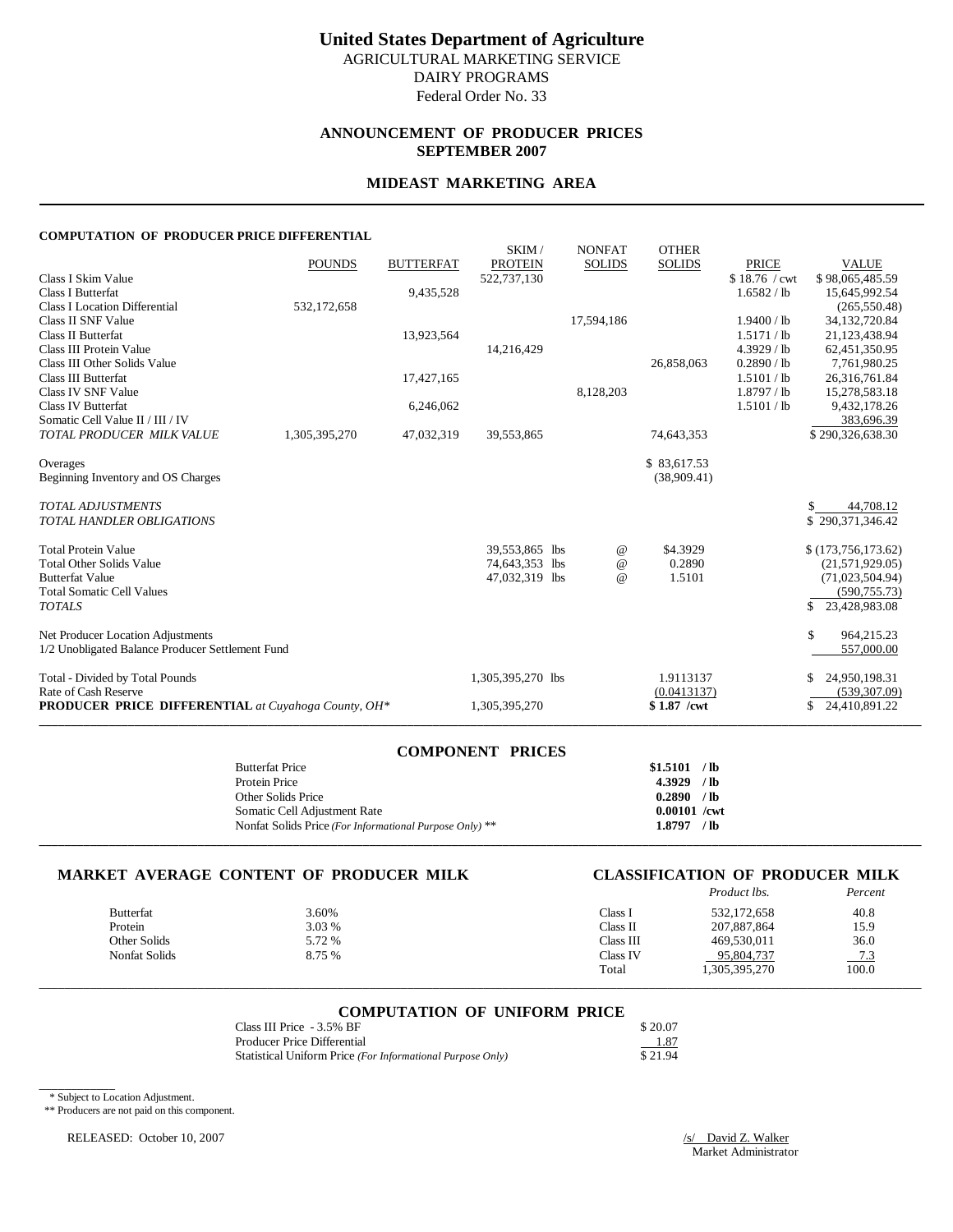# **United States Department of Agriculture** AGRICULTURAL MARKETING SERVICE

DAIRY PROGRAMS

Federal Order No. 33

### **ANNOUNCEMENT OF PRODUCER PRICES OCTOBER 2007**

#### **MIDEAST MARKETING AREA**

#### **COMPUTATION OF PRODUCER PRICE DIFFERENTIAL**

| COMI OTATION OF TRODUCERTRICE DIFFERENTIAL                 |               |                  |                         |                                 |                               |               |                     |
|------------------------------------------------------------|---------------|------------------|-------------------------|---------------------------------|-------------------------------|---------------|---------------------|
|                                                            | <b>POUNDS</b> | <b>BUTTERFAT</b> | SKIM/<br><b>PROTEIN</b> | <b>NONFAT</b><br><b>SOLIDS</b>  | <b>OTHER</b><br><b>SOLIDS</b> | <b>PRICE</b>  | <b>VALUE</b>        |
| Class I Skim Value                                         |               |                  | 571,882,568             |                                 |                               | \$18.86 / cwt | \$107,857,052.33    |
| <b>Class I Butterfat</b>                                   |               | 10,451,505       |                         |                                 |                               | 1.5409 / lb   | 16, 104, 724. 03    |
| <b>Class I Location Differential</b>                       | 582,334,073   |                  |                         |                                 |                               |               | (283, 725.41)       |
| Class II SNF Value                                         |               |                  |                         | 13,575,391                      |                               | 1.9511 / lb   | 26,486,945.35       |
| <b>Class II Butterfat</b>                                  |               | 13,798,816       |                         |                                 |                               | 1.4162 / lb   | 19,541,883.23       |
| Class III Protein Value                                    |               |                  | 14,583,323              |                                 |                               | 4.1695 / lb   | 60,805,165.27       |
| Class III Other Solids Value                               |               |                  |                         |                                 | 26,887,602                    | 0.2286 / lb   | 6,146,505.80        |
| <b>Class III Butterfat</b>                                 |               | 16,837,290       |                         |                                 |                               | 1.4092 / lb   | 23,727,109.06       |
| Class IV SNF Value                                         |               |                  |                         | 4,981,454                       |                               | 1.8855 / lb   | 9,392,531.52        |
| Class IV Butterfat                                         |               | 6,113,407        |                         |                                 |                               | 1.4092 / lb   | 8,615,013.13        |
| Somatic Cell Value II / III / IV                           |               |                  |                         |                                 |                               |               | 483,150.84          |
| TOTAL PRODUCER MILK VALUE                                  | 1,276,513,421 | 47,201,018       | 39,496,511              |                                 | 72,720,324                    |               | \$278,876,355.15    |
|                                                            |               |                  |                         |                                 |                               |               |                     |
| Overages                                                   |               |                  |                         |                                 | \$11,640.32                   |               |                     |
| Beginning Inventory and OS Charges                         |               |                  |                         |                                 | (173, 849.56)                 |               |                     |
|                                                            |               |                  |                         |                                 |                               |               |                     |
| <b>TOTAL ADJUSTMENTS</b>                                   |               |                  |                         |                                 |                               |               | (162, 209.24)       |
| <b>TOTAL HANDLER OBLIGATIONS</b>                           |               |                  |                         |                                 |                               |               | \$278,714,145.91    |
| <b>Total Protein Value</b>                                 |               |                  | 39,496,511 lbs          | $^{\,a}$                        | \$4.1695                      |               | \$(164,680,702.63)  |
| <b>Total Other Solids Value</b>                            |               |                  | 72,720,324 lbs          | $^{\scriptsize\textregistered}$ | 0.2286                        |               | (16,623,866.06)     |
| <b>Butterfat Value</b>                                     |               |                  | 47,201,018 lbs          | $\omega$                        | 1.4092                        |               | (66, 515, 674.55)   |
| <b>Total Somatic Cell Values</b>                           |               |                  |                         |                                 |                               |               | (846, 189.97)       |
| <b>TOTALS</b>                                              |               |                  |                         |                                 |                               |               | \$<br>30,047,712.70 |
|                                                            |               |                  |                         |                                 |                               |               |                     |
| Net Producer Location Adjustments                          |               |                  |                         |                                 |                               |               | \$<br>1,029,379.15  |
| 1/2 Unobligated Balance Producer Settlement Fund           |               |                  |                         |                                 |                               |               | 571,000.00          |
|                                                            |               |                  |                         |                                 |                               |               |                     |
| Total - Divided by Total Pounds                            |               |                  | 1,276,513,421 lbs       |                                 | 2.4792604                     |               | 31,648,091.85       |
| Rate of Cash Reserve                                       |               |                  |                         |                                 | (0.0492604)                   |               | (628, 815.62)       |
| <b>PRODUCER PRICE DIFFERENTIAL</b> at Cuyahoga County, OH* |               |                  | 1,276,513,421           |                                 | \$2.43 /cwt                   |               | 31,019,276.23<br>\$ |
|                                                            |               |                  |                         |                                 |                               |               |                     |

| <b>COMPONENT PRICES</b>                                 |                |
|---------------------------------------------------------|----------------|
| <b>Butterfat Price</b>                                  | $$1.4092$ /lb  |
| Protein Price                                           | $4.1695$ /lb   |
| Other Solids Price                                      | $0.2286$ /lb   |
| Somatic Cell Adjustment Rate                            | $0.00096$ /cwt |
| Nonfat Solids Price (For Informational Purpose Only) ** | 1.8855 /lb     |
|                                                         |                |

### **MARKET AVERAGE CONTENT OF PRODUCER MILK CLASSIFICATION OF PRODUCER MILK**

# *Product lbs. Percent*

| <b>Butterfat</b>     | 3.70%  | Class 1   | 582,334,073  | 45.6   |
|----------------------|--------|-----------|--------------|--------|
| Protein              | 3.09 % | Class II  | 162,752,022  | 12.7   |
| Other Solids         | 5.70 % | Class III | 470.670.612  | 36.9   |
| <b>Nonfat Solids</b> | 8.79 % | Class IV  | 60,756,714   | $-4.8$ |
|                      |        | Total     | .276,513,421 | 100.0  |

\_\_\_\_\_\_\_\_\_\_\_\_\_\_\_\_\_\_\_\_\_\_\_\_\_\_\_\_\_\_\_\_\_\_\_\_\_\_\_\_\_\_\_\_\_\_\_\_\_\_\_\_\_\_\_\_\_\_\_\_\_\_\_\_\_\_\_\_\_\_\_\_\_\_\_\_\_\_\_\_\_\_\_\_\_\_\_\_\_\_\_\_\_\_\_\_\_\_\_\_\_\_\_\_\_\_\_\_\_\_\_\_\_\_\_\_\_\_\_\_\_\_\_\_\_\_\_\_\_\_\_\_\_\_\_\_\_\_\_

# **COMPUTATION OF UNIFORM PRICE**

| Class III Price - 3.5% BF                                  | \$18.70 |
|------------------------------------------------------------|---------|
| Producer Price Differential                                | 2.43    |
| Statistical Uniform Price (For Informational Purpose Only) | \$21.13 |

\* Subject to Location Adjustment.

\_\_\_\_\_\_\_\_\_\_\_\_

\*\* Producers are not paid on this component.

RELEASED: November 10, 2007 /s/ David Z. Walker

Market Administrator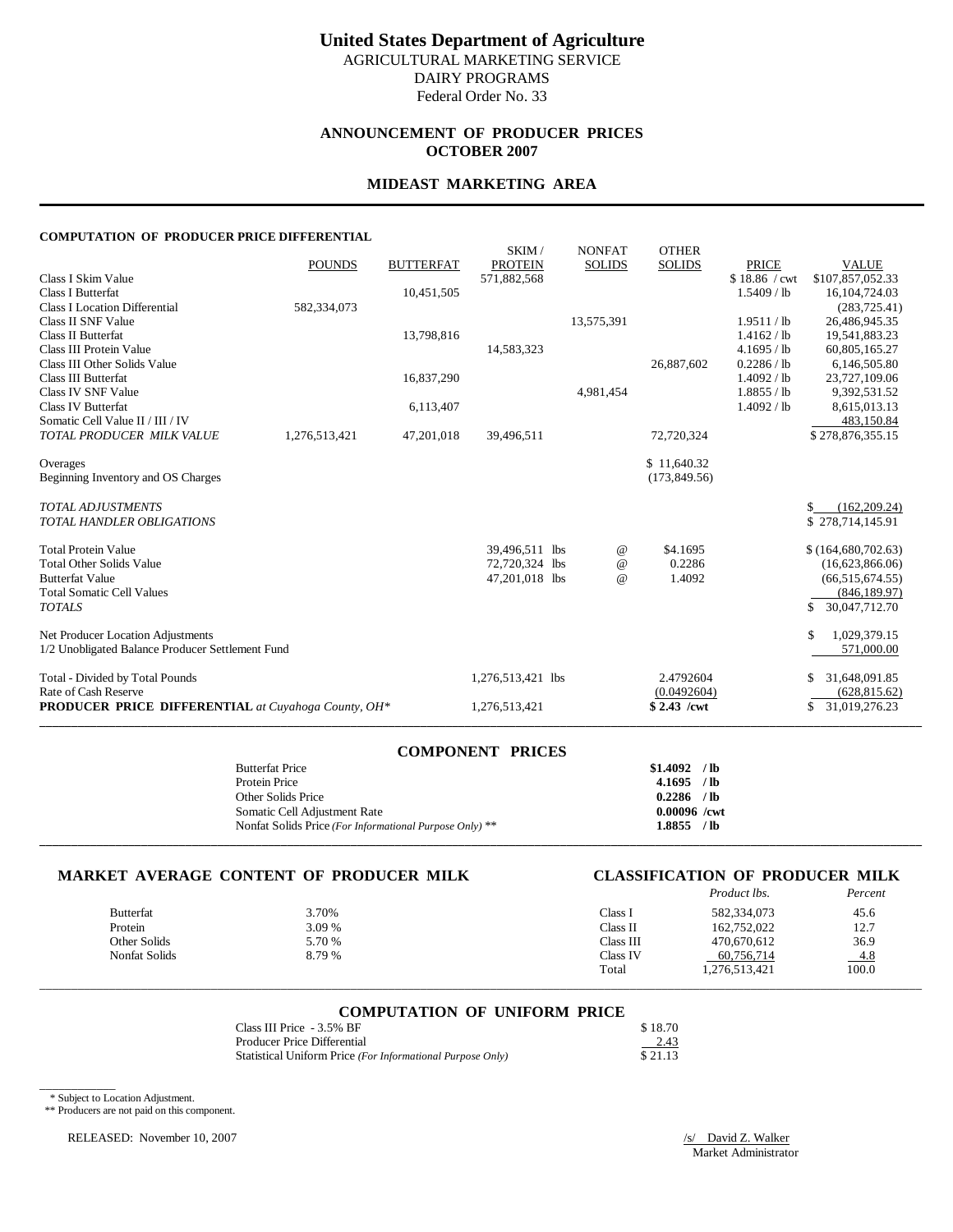# **ANNOUNCEMENT OF PRODUCER PRICES NOVEMBER 2007**

#### **MIDEAST MARKETING AREA**

#### **COMPUTATION OF PRODUCER PRICE DIFFERENTIAL**

|                                                            | <b>POUNDS</b> | <b>BUTTERFAT</b> | SKIM/<br><b>PROTEIN</b> | <b>NONFAT</b><br><b>SOLIDS</b> | <b>OTHER</b><br><b>SOLIDS</b> | <b>PRICE</b>  | <b>VALUE</b>        |
|------------------------------------------------------------|---------------|------------------|-------------------------|--------------------------------|-------------------------------|---------------|---------------------|
| Class I Skim Value                                         |               |                  | 560,776,139             |                                |                               | \$19.04 / cwt | \$106,771,776.82    |
| <b>Class I Butterfat</b>                                   |               | 10,525,268       |                         |                                |                               | 1.4518 / lb   | 15,280,584.07       |
| <b>Class I Location Differential</b>                       | 571,301,407   |                  |                         |                                |                               |               | (275, 339.03)       |
| Class II SNF Value                                         |               |                  |                         | 11,445,280                     |                               | 1.9711 / lb   | 22,559,791.42       |
| Class II Butterfat                                         |               | 13,088,558       |                         |                                |                               | 1.4147 / lb   | 18,516,383.05       |
| Class III Protein Value                                    |               |                  | 15,593,235              |                                |                               | 4.3081 / lb   | 67,177,215.70       |
| Class III Other Solids Value                               |               |                  |                         |                                | 28,128,029                    | 0.2461 / lb   | 6,922,307.96        |
| <b>Class III Butterfat</b>                                 |               | 17,722,216       |                         |                                |                               | 1.4077 / lb   | 24,947,563.46       |
| Class IV SNF Value                                         |               |                  |                         | 4,947,376                      |                               | 1.7812 / lb   | 8,812,266.14        |
| <b>Class IV Butterfat</b>                                  |               | 6,780,312        |                         |                                |                               | 1.4077 / lb   | 9,544,645.21        |
| Somatic Cell Value II / III / IV                           |               |                  |                         |                                |                               |               | 665,130.85          |
| TOTAL PRODUCER MILK VALUE                                  | 1,261,212,297 | 48,116,354       | 39,910,697              |                                | 71,890,990                    |               | \$280,922,325.65    |
| Overages                                                   |               |                  |                         |                                | \$128,058.27                  |               |                     |
| Beginning Inventory and OS Charges                         |               |                  |                         |                                | (135,098.68)                  |               |                     |
|                                                            |               |                  |                         |                                |                               |               |                     |
| <b>TOTAL ADJUSTMENTS</b>                                   |               |                  |                         |                                |                               |               | (7,040.41)          |
| <b>TOTAL HANDLER OBLIGATIONS</b>                           |               |                  |                         |                                |                               |               | \$280,915,285.24    |
|                                                            |               |                  |                         |                                |                               |               |                     |
| <b>Total Protein Value</b>                                 |               |                  | 39.910.697 lbs          | $^{\,a}$                       | \$4.3081                      |               | \$(171,939,273,73)  |
| <b>Total Other Solids Value</b>                            |               |                  | 71,890,990 lbs          | $^{\copyright}$                | 0.2461                        |               | (17,692,372.68)     |
| <b>Butterfat Value</b>                                     |               |                  | 48,116,354 lbs          | $^{\omega}{}$                  | 1.4077                        |               | (67, 733, 391.52)   |
| <b>Total Somatic Cell Values</b>                           |               |                  |                         |                                |                               |               | (1,169,940.59)      |
| <b>TOTALS</b>                                              |               |                  |                         |                                |                               |               | S<br>22,380,306.72  |
| Net Producer Location Adjustments                          |               |                  |                         |                                |                               |               | \$<br>984,847.18    |
| 1/2 Unobligated Balance Producer Settlement Fund           |               |                  |                         |                                |                               |               | 649,000.00          |
|                                                            |               |                  |                         |                                |                               |               |                     |
| Total - Divided by Total Pounds                            |               |                  | 1,261,212,297 lbs       |                                | 1.9040533                     |               | 24,014,153.90<br>S  |
| Rate of Cash Reserve                                       |               |                  |                         |                                | (0.0440533)                   |               | (555, 605.64)       |
| <b>PRODUCER PRICE DIFFERENTIAL</b> at Cuyahoga County, OH* |               |                  | 1,261,212,297           |                                | \$1.86 /cwt                   |               | 23,458,548.26<br>\$ |
|                                                            |               |                  |                         |                                |                               |               |                     |

| <b>COMPONENT PRICES</b>                                 |                        |
|---------------------------------------------------------|------------------------|
| <b>Butterfat Price</b>                                  | $$1.4077$ /lb          |
| Protein Price                                           | 4.3081 / lb            |
| Other Solids Price                                      | 0.2461 / lb            |
| Somatic Cell Adjustment Rate                            | $0.00098 / \text{cwt}$ |
| Nonfat Solids Price (For Informational Purpose Only) ** | $1.7812$ /lb           |
|                                                         |                        |

### **MARKET AVERAGE CONTENT OF PRODUCER MILK CLASSIFICATION OF PRODUCER MILK**

# *Product lbs. Percent*

|                  |        |           | .             |        |
|------------------|--------|-----------|---------------|--------|
| <b>Butterfat</b> | 3.82%  | Class 1   | 571.301.407   | 45.3   |
| Protein          | 3.16 % | Class II  | 137,560,244   | 10.9   |
| Other Solids     | 5.70 % | Class III | 491.766.660   | 39.0   |
| Nonfat Solids    | 8.86%  | Class IV  | 60.583.986    | $-4.8$ |
|                  |        | Total     | 1,261,212,297 | 100.0  |
|                  |        |           |               |        |

# \_\_\_\_\_\_\_\_\_\_\_\_\_\_\_\_\_\_\_\_\_\_\_\_\_\_\_\_\_\_\_\_\_\_\_\_\_\_\_\_\_\_\_\_\_\_\_\_\_\_\_\_\_\_\_\_\_\_\_\_\_\_\_\_\_\_\_\_\_\_\_\_\_\_\_\_\_\_\_\_\_\_\_\_\_\_\_\_\_\_\_\_\_\_\_\_\_\_\_\_\_\_\_\_\_\_\_\_\_\_\_\_\_\_\_\_\_\_\_\_\_\_\_\_\_\_\_\_\_\_\_\_\_\_\_\_\_\_\_ **COMPUTATION OF UNIFORM PRICE**

| Class III Price - 3.5% BF                                  | \$19.22 |
|------------------------------------------------------------|---------|
| Producer Price Differential                                | 1.86    |
| Statistical Uniform Price (For Informational Purpose Only) | \$21.08 |

\* Subject to Location Adjustment.

\_\_\_\_\_\_\_\_\_\_\_\_

\*\* Producers are not paid on this component.

RELEASED: December 11, 2007